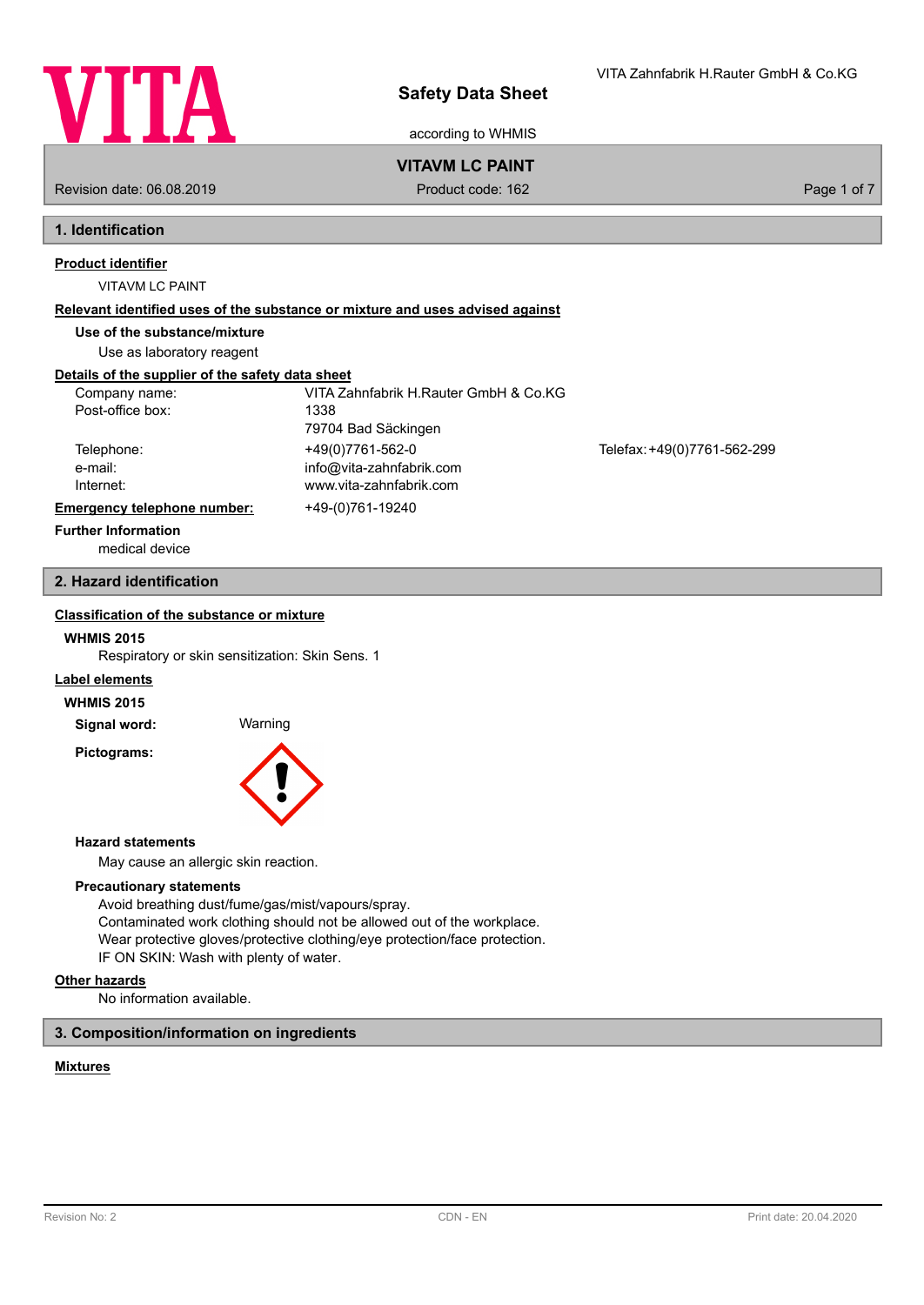

according to WHMIS

**VITAVM LC PAINT**

Revision date: 06.08.2019 **Product code: 162** Product code: 162 **Page 2 of 7** Page 2 of 7

#### **Hazardous components**

| <b>CAS No</b> | l Chemical name                                                                                            | Quantity          |
|---------------|------------------------------------------------------------------------------------------------------------|-------------------|
| 72869-86-4    | 7.7.9-Trimethyl-4.13-dioxo-3.14-dioxa-5.12-diaza-hexadecan-1.16-diol-dimethacrylat (mixture of<br>(isomers | $30 - 60\%$ (*)   |
| 109-16-0      | [2,2'-ethylenedioxydiethyl dimethacrylate]                                                                 | 10 - < 30% (*)    |
| 2867-47-2     | 2-dimethylaminoethyl methacrylate                                                                          | $0.1 - 5.1\%$ (*) |
|               | .                                                                                                          |                   |

(\*) The actual concentration is withheld as a trade secret.

#### **4. First-aid measures**

#### **Description of first aid measures**

#### **After inhalation**

Provide fresh air. When in doubt or if symptoms are observed, get medical advice.

#### **After contact with skin**

After contact with skin, wash immediately with plenty of water and soap. Take off immediately all contaminated clothing and wash it before reuse. Medical treatment necessary. After contact with skin, wash immediately with plenty of water and soap.

### **After contact with eyes**

Rinse immediately carefully and thoroughly with eye-bath or water. In case of eye irritation consult an ophthalmologist.

#### **After ingestion**

Rinse mouth immediately and drink plenty of water.

### **Most important symptoms and effects, whether acute or delayed**

No information available.

### **Indication of immediate medical attention and special treatment needed**

Treat symptomatically.

#### **5. Fire-fighting measures**

#### **Extinguishing media**

## **Suitable extinguishing media**

Co-ordinate fire-fighting measures to the fire surroundings.

### **Specific hazards arising from the hazardous product**

Non-flammable.

## **Special protective equipment and precautions for fire-fighters**

Wear a self-contained breathing apparatus and chemical protective clothing. Full protection suit.

## **Additional information**

Suppress gases/vapours/mists with water spray jet. Collect contaminated fire extinguishing water separately. Do not allow entering drains or surface water.

## **6. Accidental release measures**

## **Personal precautions, protective equipment and emergency procedures**

Provide adequate ventilation. Do not breathe gas/fumes/vapour/spray. Avoid contact with skin, eyes and clothes. Use personal protection equipment.

## **Environmental precautions**

Do not allow to enter into surface water or drains.

## **Methods and material for containment and cleaning up**

Absorb with liquid-binding material (e.g. sand, diatomaceous earth, acid- or universal binding agents). Treat the recovered material as prescribed in the section on waste disposal.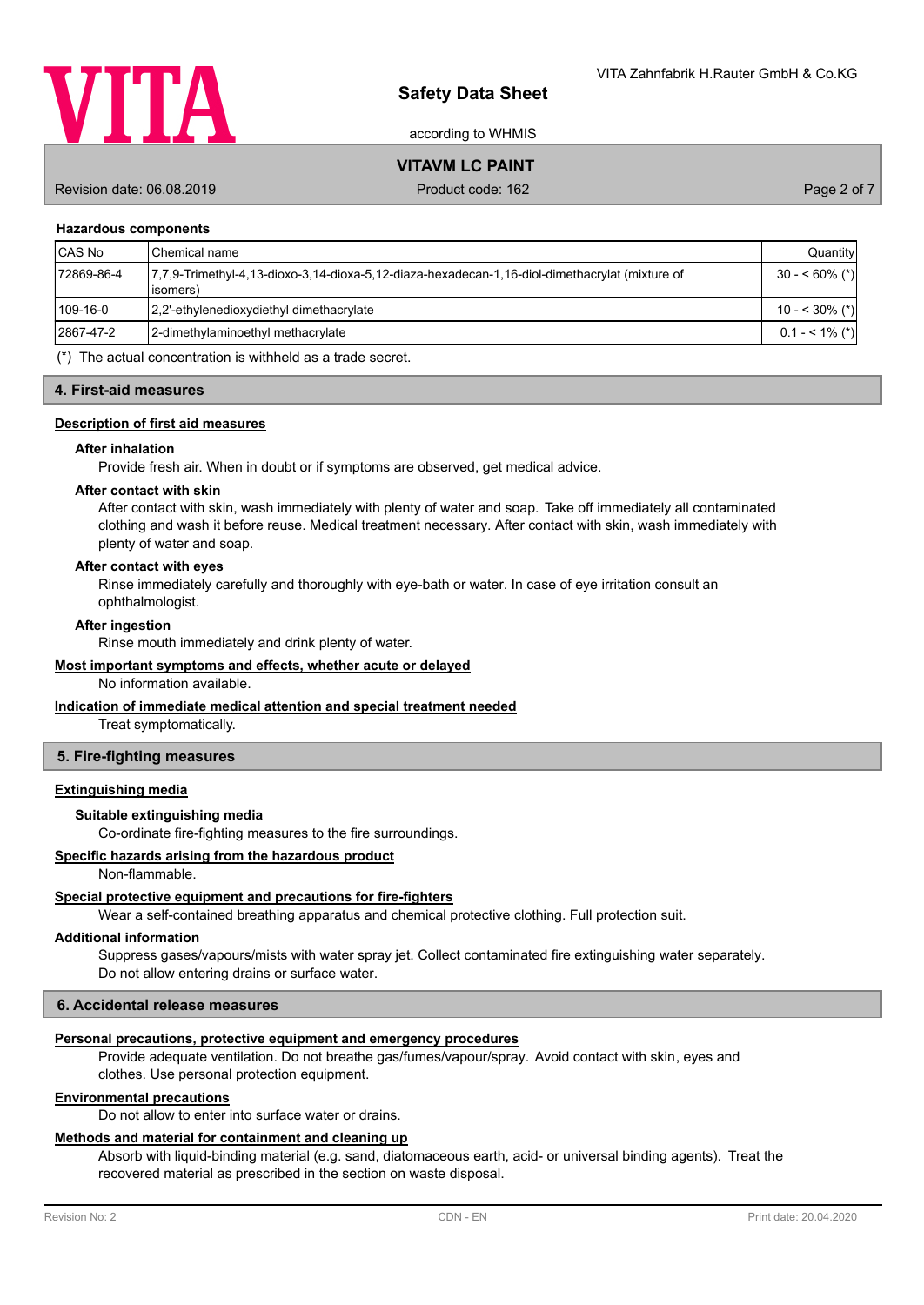

according to WHMIS

# **VITAVM LC PAINT**

Revision date: 06.08.2019 **Product code: 162** Product code: 162 **Page 3 of 7** Page 3 of 7

# **Reference to other sections**

Safe handling: see section 7 Personal protection equipment: see section 8 Disposal: see section 13

## **7. Handling and storage**

### **Precautions for safe handling**

#### **Advice on safe handling**

No special measures are necessary.

### **Advice on protection against fire and explosion**

No special fire protection measures are necessary.

### **Conditions for safe storage, including any incompatibilities**

## Keep container tightly closed. **Requirements for storage rooms and vessels**

#### **Hints on joint storage**

No special measures are necessary.

### **8. Exposure controls/Personal protection**

## **Control parameters**

#### **Exposure controls**



### **Protective and hygiene measures**

Remove contaminated, saturated clothing immediately. Draw up and observe skin protection programme. Wash hands and face before breaks and after work and take a shower if necessary . When using do not eat, drink, smoke, sniff.

#### **Eye/face protection**

Wear eye protection/face protection.

#### **Hand protection**

When handling with chemical substances, protective gloves must be worn with the CE-label including the four control digits. The quality of the protective gloves resistant to chemicals must be chosen as a function of the specific working place concentration and quantity of hazardous substances. For special purposes, it is recommended to check the resistance to chemicals of the protective gloves mentioned above together with the supplier of these gloves. Recommended glove articles KCL Camatril Velour Breakthrough time (maximum wearing time) 30 min NBR (Nitrile rubber)

#### **Skin protection**

Use of protective clothing.

#### **Respiratory protection**

In case of inadequate ventilation wear respiratory protection. Provide adequate ventilation as well as local exhaustion at critical locations. Technical ventilation of workplace

## **9. Physical and chemical properties**

#### **Information on basic physical and chemical properties**

Physical state: Colour: Odour: characteristic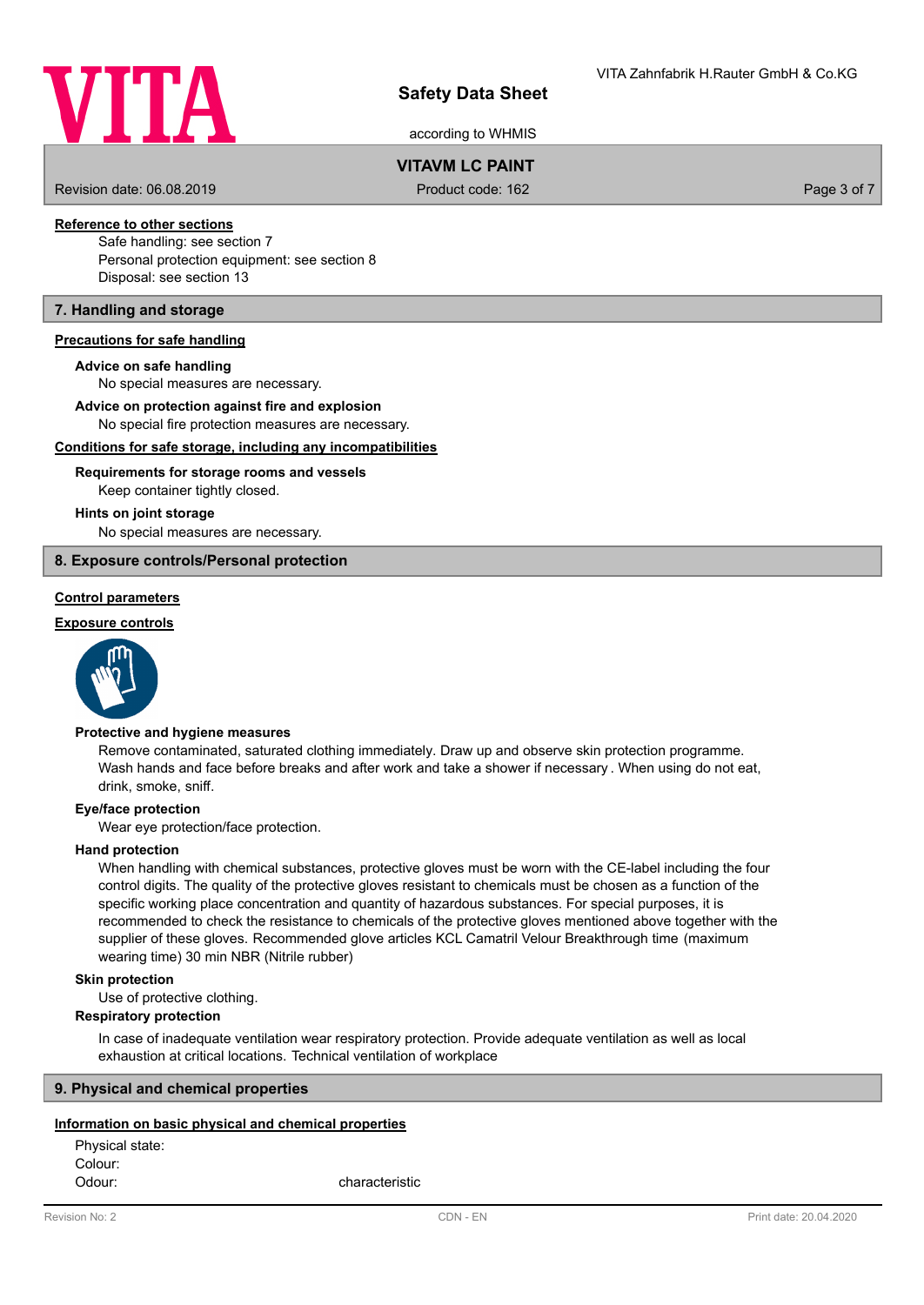

according to WHMIS

| <b>VITAVM LC PAINT</b>                                        |                                  |             |  |  |
|---------------------------------------------------------------|----------------------------------|-------------|--|--|
| Revision date: 06.08.2019                                     | Product code: 162                | Page 4 of 7 |  |  |
| pH-Value:                                                     | not determined                   |             |  |  |
| Changes in the physical state                                 |                                  |             |  |  |
| Melting point:                                                | not determined                   |             |  |  |
| Initial boiling point and boiling range:                      | X                                |             |  |  |
| Flash point:                                                  | X                                |             |  |  |
| <b>Flammability</b>                                           |                                  |             |  |  |
| Solid:                                                        | not applicable                   |             |  |  |
| Gas:                                                          | not applicable                   |             |  |  |
| <b>Explosive properties</b><br>The product is not: Explosive. |                                  |             |  |  |
| Lower explosive limits:                                       | not determined                   |             |  |  |
| Upper explosive limits:                                       | not determined                   |             |  |  |
| <b>Auto-ignition temperature</b><br>Solid:<br>Gas:            | not applicable<br>not applicable |             |  |  |
| Decomposition temperature:                                    | not determined                   |             |  |  |
| <b>Oxidizing properties</b><br>Not oxidising.                 |                                  |             |  |  |
| Vapour pressure:<br>(at 50 $^{\circ}$ C)                      | <= 1100 hPa                      |             |  |  |
| Density:                                                      | not determined                   |             |  |  |
| Water solubility:                                             | No                               |             |  |  |
| Solubility in other solvents<br>not determined                |                                  |             |  |  |
| Partition coefficient:                                        | not determined                   |             |  |  |
| Vapour density:                                               | not determined                   |             |  |  |
| Evaporation rate:                                             | not determined                   |             |  |  |
| Other information                                             |                                  |             |  |  |
| Solid content:                                                | 1,10 %                           |             |  |  |
| 10 Stability and roactivity                                   |                                  |             |  |  |

## **10. Stability and reactivity**

## **Reactivity**

No hazardous reaction when handled and stored according to provisions.

## **Chemical stability**

The product is stable under storage at normal ambient temperatures.

## **Possibility of hazardous reactions**

No known hazardous reactions.

## **Conditions to avoid**

none

### **Incompatible materials**

No information available.

## **Hazardous decomposition products**

No known hazardous decomposition products.

## **11. Toxicological information**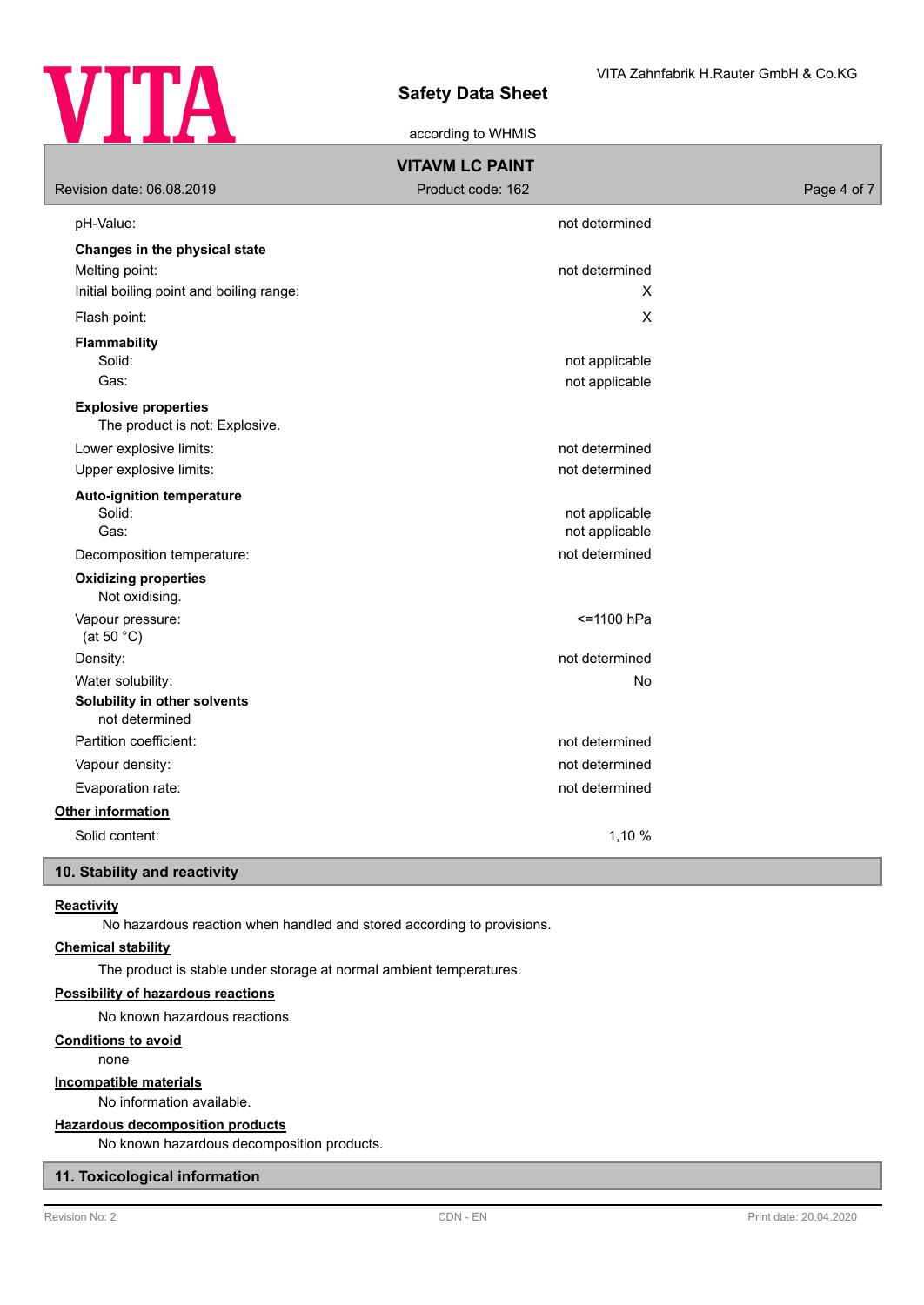

according to WHMIS

# **VITAVM LC PAINT**

Revision date: 06.08.2019 **Product code: 162** Product code: 162 **Page 5 of 7** Page 5 of 7

## **Information on toxicological effects**

## **Acute toxicity**

Based on available data, the classification criteria are not met.

| CAS No    | <b>I</b> Chemical name            |                             |                |               |        |
|-----------|-----------------------------------|-----------------------------|----------------|---------------|--------|
|           | Route of exposure                 | <b>I</b> Dose               | <b>Species</b> | <b>Source</b> | Method |
| 2867-47-2 | 2-dimethylaminoethyl methacrylate |                             |                |               |        |
|           | oral                              | <b>ATE</b><br>500<br>mg/kg  |                |               |        |
|           | dermal                            | <b>ATE</b><br>1100<br>mg/kg |                |               |        |

### **Irritation and corrosivity**

Based on available data, the classification criteria are not met.

### **Sensitizing effects**

May cause an allergic skin reaction.

(7,7,9-Trimethyl-4,13-dioxo-3,14-dioxa-5,12-diaza-hexadecan-1,16-diol-dimethacrylat (mixture of isomers); 2,2'-ethylenedioxydiethyl dimethacrylate; 2-dimethylaminoethyl methacrylate)

## **Carcinogenic/mutagenic/toxic effects for reproduction**

Based on available data, the classification criteria are not met.

### **STOT-single exposure**

Based on available data, the classification criteria are not met.

## **STOT-repeated exposure**

Based on available data, the classification criteria are not met.

#### **Aspiration hazard**

Based on available data, the classification criteria are not met.

## **Additional information on tests**

The mixture is classified as hazardous according to regulation (EC) No 1272/2008 [CLP].

### **12. Ecological information**

### **Ecotoxicity**

Harmful to aquatic life with long lasting effects.

# **Persistence and degradability**

The product has not been tested.

# **Bioaccumulative potential**

The product has not been tested.

## **Mobility in soil**

The product has not been tested.

### **Other adverse effects**

No information available.

### **Further information**

Do not allow to enter into surface water or drains. Do not allow to enter into soil/subsoil.

## **13. Disposal considerations**

### **Waste treatment methods**

### **Disposal recommendations**

Do not allow to enter into surface water or drains. Do not allow to enter into soil/subsoil. Dispose of waste according to applicable legislation.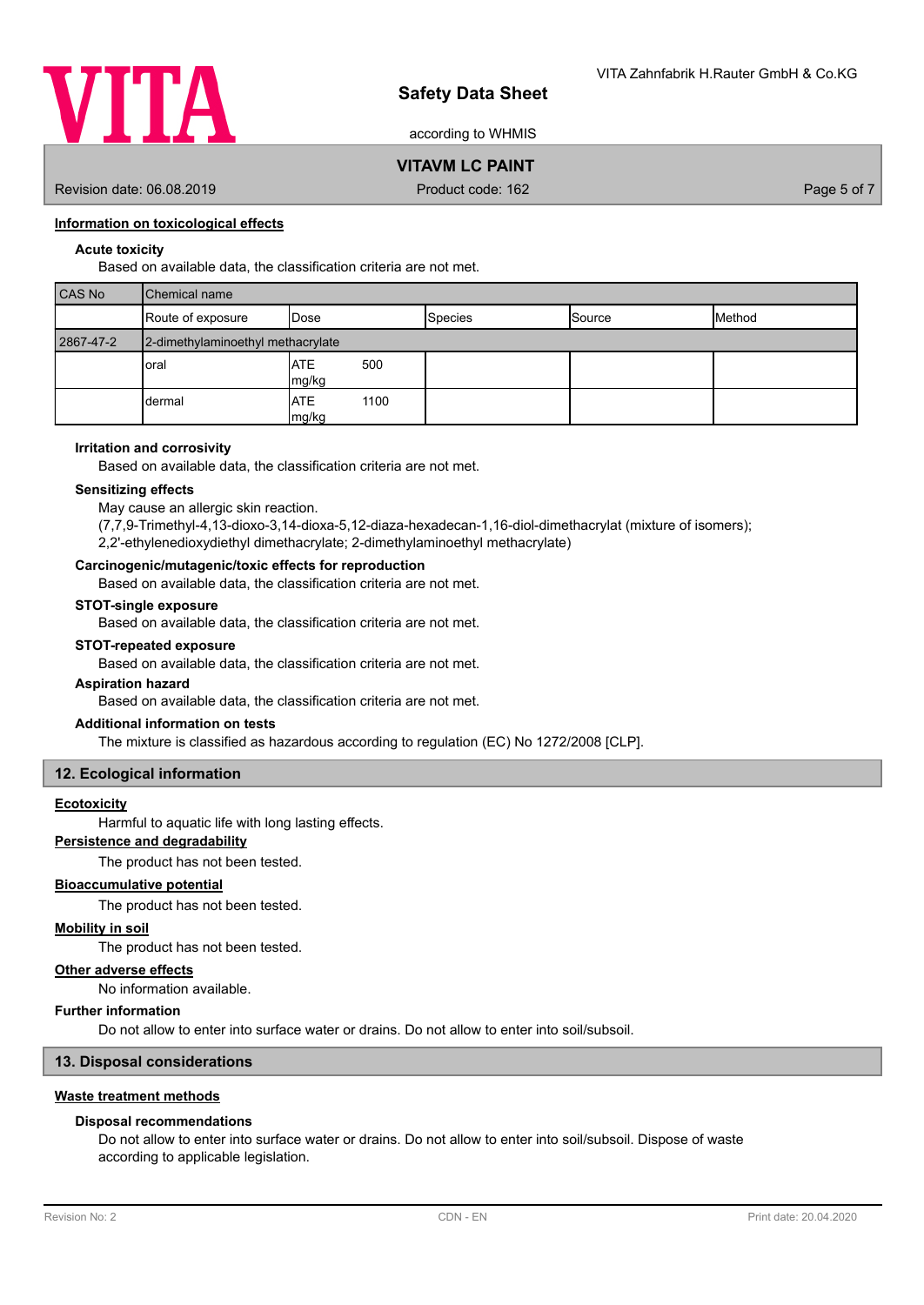

according to WHMIS

# **VITAVM LC PAINT**

Revision date: 06.08.2019 **Product code: 162** Product code: 162 **Page 6 of 7** Page 6 of 7

## **Contaminated packaging**

Handle contaminated packages in the same way as the substance itself.

### **14. Transport information**

| Marine transport (IMDG)          |                                                          |
|----------------------------------|----------------------------------------------------------|
| UN number:                       | No dangerous good in sense of this transport regulation. |
| United Nations proper shipping   | No dangerous good in sense of this transport regulation. |
| name:                            |                                                          |
| Transport hazard class(es):      | No dangerous good in sense of this transport regulation. |
| Packing group:                   | No dangerous good in sense of this transport regulation. |
| Air transport (ICAO-TI/IATA-DGR) |                                                          |
| UN number:                       | No dangerous good in sense of this transport regulation. |
| United Nations proper shipping   | No dangerous good in sense of this transport regulation. |
| name:                            |                                                          |
| Transport hazard class(es):      | No dangerous good in sense of this transport regulation. |
| Packing group:                   | No dangerous good in sense of this transport regulation. |
| <b>Environmental hazards</b>     |                                                          |
| ENVIRONMENTALLY HAZARDOUS:       | no                                                       |

### **15. Regulatory information**

### **Canadian regulations**

## **16. Other information**

### **Abbreviations and acronyms**

ADR: Accord européen sur le transport des marchandises dangereuses par Route (European Agreement concerning the International Carriage of Dangerous Goods by Road ) IMDG: International Maritime Code for Dangerous Goods IATA: International Air Transport Association GHS: Globally Harmonized System of Classification and Labelling of Chemicals EINECS: European Inventory of Existing Commercial Chemical Substances ELINCS: European List of Notified Chemical Substances CAS: Chemical Abstracts Service LC50: Lethal concentration, 50% LD50: Lethal dose, 50% CLP: Classification, labelling and Packaging REACH: Registration, Evaluation and Authorization of Chemicals GHS: Globally Harmonised System of Classification, Labelling and Packaging of Chemicals UN: United Nations DNEL: Derived No Effect Level DMEL: Derived Minimal Effect Level PNEC: Predicted No Effect Concentration ATE: Acute toxicity estimate LL50: Lethal loading, 50% EL50: Effect loading, 50% EC50: Effective Concentration 50% ErC50: Effective Concentration 50%, growth rate NOEC: No Observed Effect Concentration BCF: Bio-concentration factor PBT: persistent, bioaccumulative, toxic vPvB: very persistent, very bioaccumulative